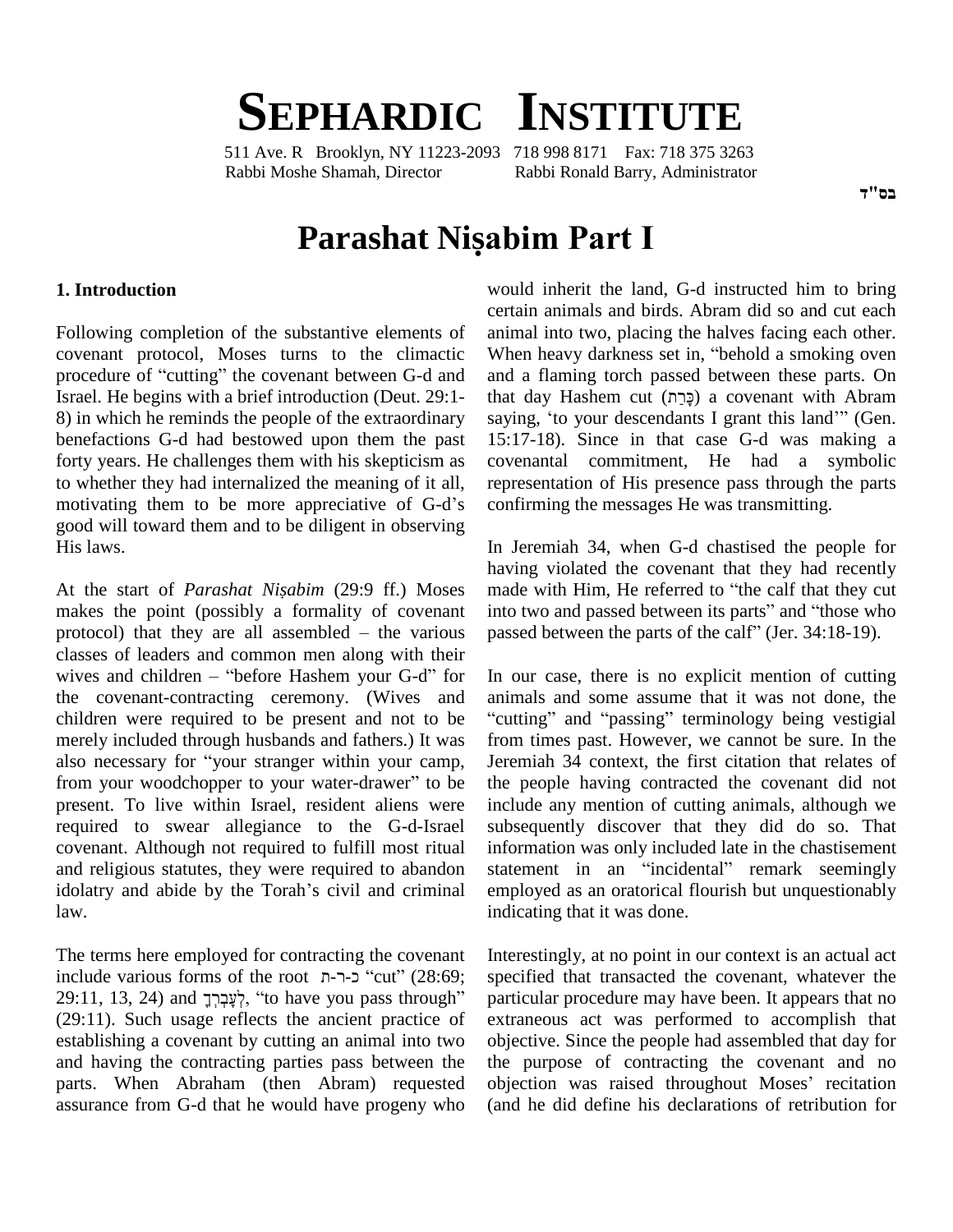violation of their responsibilities as an oath that they were acknowledging), it is considered that they assented.

## **2. ìAnd Also with Those Not Hereî**

In addressing the assembly, Moses emphasized the inclusiveness of the enactment being established, stipulating that it encompassed everybody in the nation, "even those not here with us this day" (Deut. from entering the land, all Israelites in Moses' present 29:14). Surely this assertion does not merely refer to the sick or those unable to attend the assembly for whatever reason; they were understood to be included even without a special proviso. The statement of inclusiveness appears intended to inform the Israelites that their future progeny was included in what was being transacted. This is a concept with enormous Others understand "fathers" to refer to Abraham, Isaac implications.

As offshoots of their parents, nurtured and formed by the<br>As offshoots of their parents, nurtured and formed by<br>them, children are beneficiaries of their parents' nat efforts and expected to value their sincere and considered decisions, particularly those made with the interest of the children in mind. This is especially the case here since G-d promised that faithfulness to the covenant would provide life and welfare and greatly benefit the children. This reflects the position that recovenant would provide life and welfare and greatly coverefit the children. This reflects the position that re G-d's laws are righteous, and inherently proper, that is, they are consistent with conscience and common sense and essentially focused on achieving His desire for righteousness and justice in human society (as stated in Deut. 10:12-13 and elsewhere). His laws are the admiration of the nations (Deut. 4:6-8). The children should deem it a privilege to be granted the responsibility to be part of the covenant.

Accordingly, the covenant officially recognizes that miraculous intervention – the events associated with the intimate bond between parent and child naturally obligates the children to fulfill the responsibilities that the intimate bond between parent and child naturally<br>obligates the children to fulfill the responsibilities that<br>then their parents' laudable decision to assent to it. When the child matures, he or she is deemed to have no valid reason to reject the covenant; one who does so is seriously erring and held accountable.

Thus, Israel is a corporate entity with the covenant statem<br>extending through time, enabling establishment of a cites i<br>"nation" of G-d in the full sense of a nation, which minor extending through time, enabling establishment of a necessarily requires the inclusion of children.

Earlier in his discourse, while speaking of the original national covenant established almost forty years Earlier in his discourse, while speaking of the original<br>national covenant established almost forty years<br>before, Moses stated: "Not with our fathers did G-d national covenant established almost forty years<br>before, Moses stated: "Not with our fathers did G-d<br>'cut' this covenant, but with us, we who are here before, Moses stated: "Not with our fathers did G-d<br>
'cut' this covenant, but with us, we who are here<br>
today" (5:3). But the covenant established almost forty years before was, indeed, contracted with the fathers of the contemporary generation. Because the decree associated with the sin of the spies that occurred in the second year precluded that generation from entering the land, all Israelites in Moses' present occurred in the second year precluded that generation audience had been unborn or under twenty years of age at the time of establishment of the original national covenant.

Hence, many interpret the Deuteronomy 5 statement Hence, many interpret the Deuteronomy 5 statement<br>to mean, "Not with our fathers only, but also with us." Hence, many interpret the Deuteronomy 5 statement<br>to mean, "Not with our fathers only, but also with us."<br>Others understand "fathers" to refer to Abraham, Isaac and Jacob; although G-d established covenants with them that included the promise of progeny, they were commitments to individuals and not comparable to the national covenant established at Horeb. In any event, Moses states that the Horeb covenant was contracted with the present generation, most of whom could not have then been present. Some have therefore interpreted this statement to be dependent on the concept of Israel being a corporate entity, as it is referred to in our Deuteronomy 29 context.

However, it seems that when some original participants in an event are present in an assembly, even if they are only a minority and even if they had been minors at the time of the event, Moses considered it an assembly of direct participants. This is seen at another point in his discourse when he children. The former, he states, had experienced G-dí<sup>s</sup> differentiates between his present audience and their<br>children. The former, he states, had experienced G-d's<br>miraculous intervention – the events associated with children. The former, he states, had experienced  $G-d's$  miraculous intervention – the events associated with the redemption from Egypt and the Exodus – which the latter had not (Deut. 11:2-7) and therefore have a much greater responsibility. (The corporate entity concept plays no role in that case in which the subject is the generational distinction between the present assemblage and their children.) Since the great majority of the audience to which Moses made this statement was born after most of the great events he<br>cites it appears that it is the direct experience of the<br>minority that justifies the terms used. A group's cites it appears that it is the direct experience of the personal experience includes those events at which minority that justifies the terms used. A group's<br>personal experience includes those events at which<br>some of its present members – from whom everybody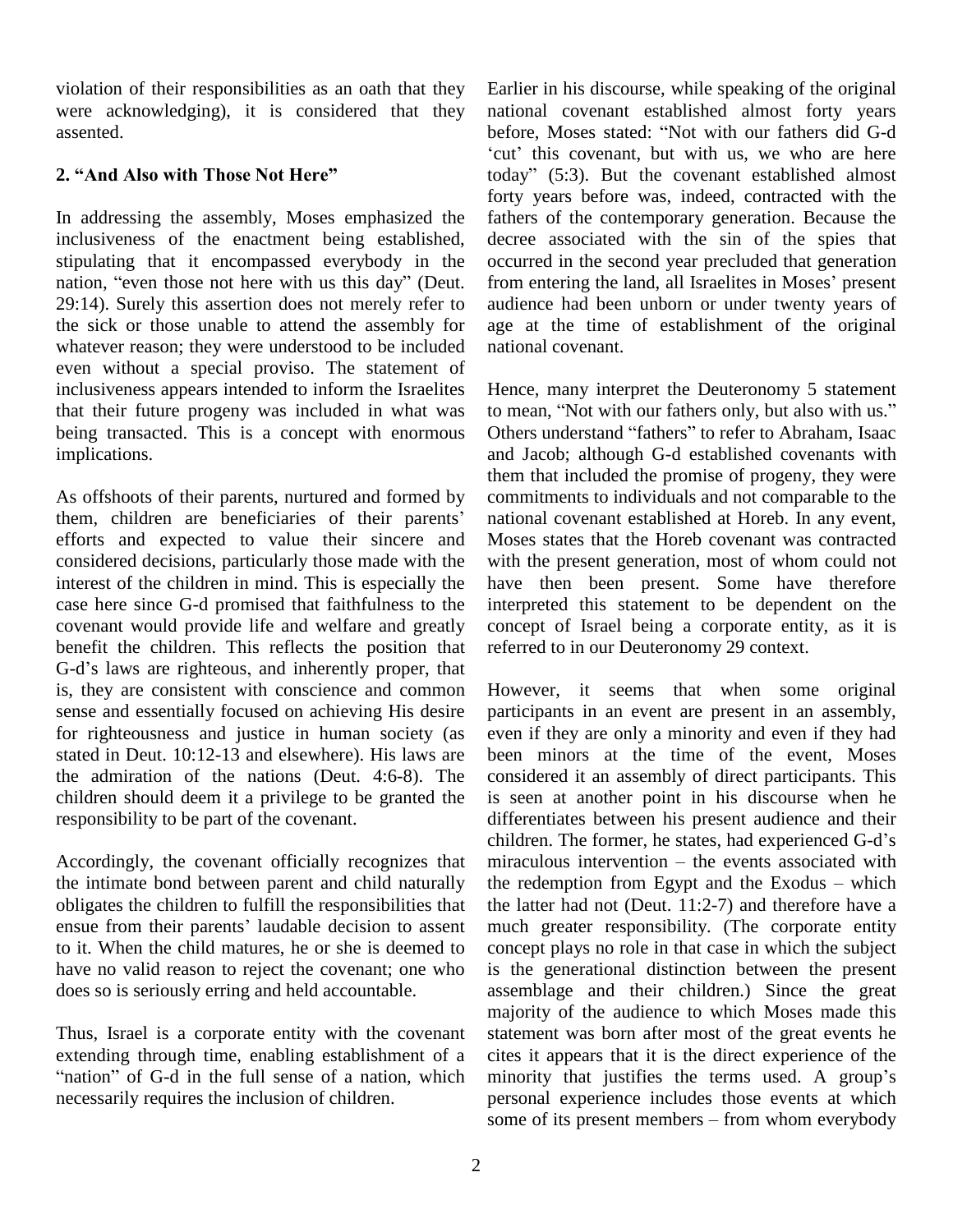could hear a firsthand account  $-$  had been in attendance. Although in that passage Moses does not (less<br>explicitly mention the covenant, it may imply that<br>only a generation that had experienced G-d's The explicitly mention the covenant, it may imply that miraculous intervention could accept the covenant for effect of," and views the clause as being Moses' its progeny.

## **3. Deuteronomy 29:18: Regarding the Rebellious Heart**

Entering the covenant included a commitment to we<br>Entering the covenant included a commitment to ma<br>accept the oath (אֶלֶה) that carries the curse for me Entering the covenant included a commitment to may<br>accept the oath (אֶלֶה) that carries the curse for meris<br>violation; indeed, in the clauses that refer to "cutting" will accept the oath (אָלֶה) that carries the curse for meris violation; indeed, in the clauses that refer to "cutting" will<br>the covenant, בְּרִית and אָלָה and אָלָה ("covenant and oath") are symb joined together as a unit (29:11, 13; see v. 20). The curses mentioned here seem to refer to those of the previous chapter.

During the ceremony Moses cautions the individual (as well as the clan and tribe) who privately refuses to make the commitment to Hashem and decides in his heart that he will go his own way. In the first part of rigl make the commitment to Hashem and decides in his  $\nu$ yuheart that he will go his own way. In the first part of any terse 18 Moses states: הָאֶלֶה הַאָּא דִּבְרֵי הָאָלָה הַזּאת heart that he will go his own way. In the first part of ⊔rig<br>yerse 18 Moses states: תְּכָתְּ דִּעֲשְֽלֹוּ עָת דִּבְרֵי הָאָלָה הַזאת<br>דהתברד בלבבו לאמר שלום יהיה לי כי בשרירוּת לבי אלד וְהָיָה בְעָׁקִיטוֹ אֶת דִּבְרֵי הָאָלָה הַזּאת יִהְיֶה לִּי בִּשְׁרִירוּת לִבִּי אֵלֵךְ<br>הַתְּבָּרֵךְ בִּלְבָבוֹ לֵאמֹר שָׁלוֹם יִהְיֶה לִּי בִּשְׁרִירוּת לִבִּי אֵלֵךְ<br>Upon hearing the terms of this oath he assures – the וְהִתְּבָּרֵךְ בִּלְבָבוֹ לֵאמֹר שָׁלוֹם יִהְיֶה לִּי בִּשְׁרִירוּת לִבִּי אֵלֵךְ Howe<br>Himself in his heart that 'things will be well for me<br>informe inform ("Upon hearing the terms of this oath he assures the si<br>himself in his heart that 'things will be well for me infort<br>though I go in the willful ways of my heart'"). The thing himself in his heart that 'things will be well for me in<br>though I go in the willful ways of my heart'''). The th<br>last part of the verse reads לְמֵעֲץ סְפוֹת הָרָרָה אֶת הַצְּמֵאָה. What do these latter words mean?

Targum Onqelos and Targum Jonathan, followed by declar<br>Targum Onqelos and Targum Jonathan, followed by<br>Rashi, take לְמַעֲץ here as meaning "to the effect of" and Some Fargum Onqelos and Targum Jonathan, followed by<br>Rashi, take לְמַעֲן here as meaning "to the effect of" and Some<br>interpret the clause to be Moses' comment on the their decision the sinner makes in his heart. Moses declares individualí<sup>s</sup> unintentional transgressions (which He that such a violator will cause G-d to add (*sefot*) that otherwise would have overlooked) to his intentional ones for retribution. Although not usually culpable, unintentional sins do reflect a negligent disposition they h<br>and are sins that could be punished. Rashi explains Such<br>that דְּנָה, meaning "moist," here denotes "drunk," and mystic and are sins that could be punished. Rashi explains therefore refers to what is done unintentionally, while רְנָה, meaning "moist," here denotes "drunk," and mystic<br>therefore refers to what is done unintentionally, while with p<br>"צְמֵאֶה, "thirsty," refers to what is done in sobriety with the conscious intent.

Rashbam, following the general outline of this approach, takes "moist" to refer to what a sinner did while satiated (not needy, therefore more sinful) and "thirsty" to refer to a sinner's violations from hardship (less serious). These appear to be forced interpretations.<br>The NJPS also takes *lema*<sup>e</sup>*an* in the sense of "to the

The NJPS also takes *lema'an* in the sense of "to the comments that what this rebel has decided to do effect of," and views the clause as being Moses'<br>comments that what this rebel has decided to do<br>would result in "the utter ruin of moist and dry alike" comments that what this rebel has decided to do<br>would result in "the utter ruin of moist and dry alike"<br>הָפוֹת הָרָרָה אֶת הַצְּמֵאָה). The word אֶת she meaning of would result in "the utter ruin of moist and dry alike" (קפּוֹת הָרָנָה אֶת הַצְּמֵאָה). The word  $n$ shas the meaning of "and" or "with," while "moist" and "dry" could very well mean the "fertile" as well as the "arid." Or they "and" or "with," while "moist" and "dry" could very<br>well mean the "fertile" as well as the "arid." Or they<br>may stand for "righteous and wicked," comprising a merism, meaning that the punishment of the sinners<br>will cause all to be destroyed. "Moist and dry" as may stand for "righteous and wicked," comprising a<br>merism, meaning that the punishment of the sinners<br>will cause all to be destroyed. "Moist and dry" as symbols for the righteous and wicked is in line with well-attested biblical imagery (Isa. 58:11; Jer. 17:6-8;<br>Ezek. 19:12-13; Ps. 1:3-4). *Sefot* surely may mean<br>"sweep away" or "destroy" and, as it happens, is used Ezek. 19:12-13; Ps. 1:3-4). *Sefot* surely may mean in such a manner with reference to righteous and "sweep away" or "destroy" and, as it happens, is used intention to destroy Sodom and Gomorrah. He asks: wicked alike in Abraham's questioning G-d's cked alike in Abraham's questioning G-d's<br>ention to destroy Sodom and Gomorrah. He asks:<br>הַאֲף תִסְפֶּה צַדִּיק עִם רָ intention to destroy Sodom and Gomorral<br>הַאֵף תִּסְפֶּה צַדִּיק עִם רָשָׁע ("Will You sv<br>righteous with wicked?" [Gen 18:23]).

However, is it likely that Moses opened a window on Towever, is it likely that Moses opened a window on<br>the sinner's inner thinking only to have that individual inform us that he decided to sin and believes that things will nevertheless be well for him? Do we not expect such a statement to provide insight into his rationalization? Otherwise, why should such a declaration be quoted?

declaration be quoted?<br>
Some commentators – not necessarily connected to their commentators – not necessarily connected to<br>their translation of *lema*<sup>e</sup>*an* – do interpret the clause as containing what may partially be the their translation of *lemaʿan* – do interpret the<br>יְבִּלְבָּבוּ clause as containing what may partially be the sinner's rationalization. Judah Halevy (cited by Ibn sinner's rationalization. Judah Halevy (cited by Ibn sinner's rationalization. Judah Halevy (cited by Ibn<br>Ezra), translated it literally, meaning, "he blesses<br>himself in his heart," pronouncing a protective Ezra), translated it literally, meaning, "he blesses izra), translated it literally, meaning, "he blesses<br>imself in his heart," pronouncing a protective<br>religious" utterance, as superstitious people do when himself in his heart," pronouncing a protective<br>"religious" utterance, as superstitious people do when<br>they hear of a calamity and whisper, "Not upon me." Such an individual may believe that through some mystical force or process his words will be invested with potency and counteract the effects of the oath of the covenant, saving him from any negative consequences. Viewing the sinner more rationally, the Ramban interprets his statement as meaning that by refusing to accept the oath he believes he will be exempt from associated retribution.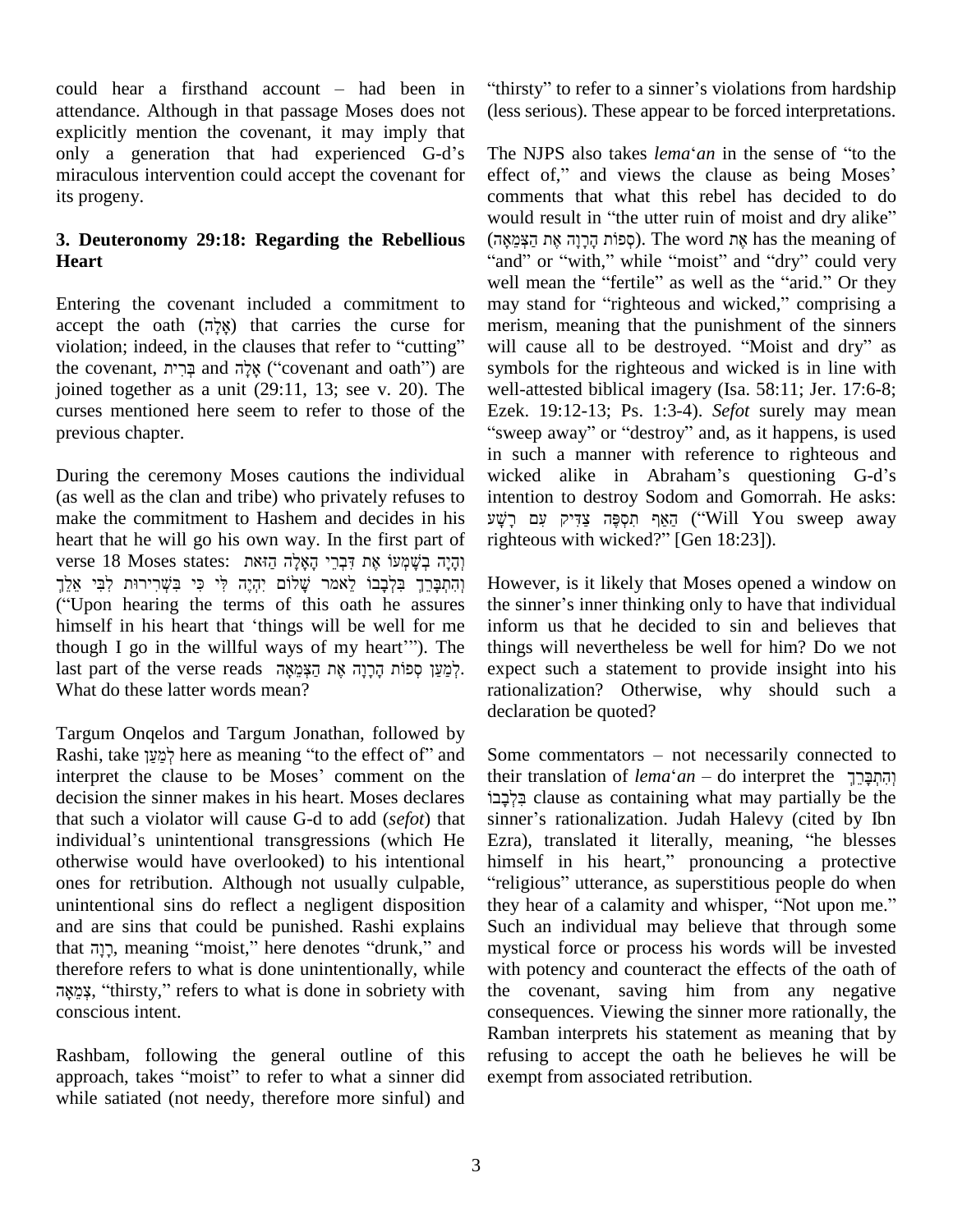In any event, it seems unlikely that the *lema*<sup> $\alpha$ </sup> and in our In any event, it seems unlikely that the *lema<sup>s</sup> an* in our statem context has the meaning of "to the effect of," thereby and str introducing a statement in that verse (18) of major and context has the meaning of "to the effect of," thereby and stituted introducing a statement in that verse (18) of major and widespread calamity ("to the utter ruin of moist and Ibn Ja introducing a statement in that verse (18) of major and<br>widespread calamity ("to the utter ruin of moist and<br>dry alike," as the NJPS has it). The statement of clar retribution to the sinner appears to begin in the beliefollowing verse: "Hashem will not forgive him, for heart then Hashem's anger and passion will rage against ultim dry alike," as the NJPS has it). The statement of clare<br>retribution to the sinner appears to begin in the bel<br>following verse: "Hashem will not forgive him, for hea that man and there shall settle upon him all the curse swep<br>that is written in this book and Hashem shall blot out the ri<br>his name" (v. 19). the r that is written in this book and Hashem shall blot out

The widespread punishment and devastation that are depicted in the following verses (v. 20 ff.) move will be well for me" if he believes that in any event beyond that of the individual sinner of verse 18. They come about when the context changes to the tribe: the transgressing tribe will be singled out from the other tribes of Israel for retribution. This is in accordance transgressing tribe will be singled out from the other him<br>tribes of Israel for retribution. This is in accordance Janak<br>with what is mentioned in verse 17: "... lest there be that among you a man or woman or clan or tribe whose with what is mentioned in verse 17: "... lest there be that among you a man or woman or clan or tribe whose belies<br>heart is turning away this day from Hashem." Verses ultir 21-27, which speak of intensification of the punishment, either continue to refer to the tribe mentioned in verse 20 or to the possibility that the whole nation will sin. Although the change from one category to another is not explicit, those verses are speaking to a group, especially as sinners are mentioned in plural in verses 24-25.

 refers to retribution of widespread calamity that results from the individual sinner.

It appears preferable to take that clause, as some other Dee It appears preferable to take that clause, as some other Dee<br>commentators do, as the conclusion of Moses' add quotation of what the sinner says in his heart. commentators do, as the conclusion of Moses' added<br>quotation of what the sinner says in his heart. have<br>Accordingly, *lema*'an should be translated in rational quotation of what the sinner says in his heart. have<br>Accordingly, *lema'an* should be translated in ration<br>accordance with one of its other meanings: "in order," only coordingly, *lema'an* shou<br>coordance with one of its other<br>so that" or "because." Saadia interpreted the *lema*ë*an* clause as describing

the sinner elaborating on his determination to fulfill righted his cravings. He believes he will be fine when he receiver follows the dictates of his heart, *lema<sup>s</sup>an*, so that with addition his cravings. He believes he will be fine when he received follows the dictates of his heart, *lema'an*, so that with addit the "moist" (his indulgences) he will sweep away his with follows the dictates of his heart, *lema'an*, so that with addition to the fact that Abraham used a similar clause<br>the "moist" (his indulgences) he will sweep away his with a similar meaning – אֲדִּיק עָם רָשָׁל ("Will") However, the sinner would not then be revealing  $18:23$ ) – there are several other striking similarities much more of his thinking with the continuation of his

statement. Furthermore, the symbolism is subjective and strained. Ibn Janah (cited by Ibn Ezra) understood the *lema*ë*an*

Ibn Janah (cited by Ibn Ezra) understood the *lema<sup>s</sup>an*<br>clause as the sinner's explanation as to why he believes itwill be well with him when he follows his clause as the sinner's explanation as to why he<br>believes it will be well with him when he follows his<br>heart's desires. It is, he tells himself, because ultimately the well-watered and the parched will be swept away together. He believes that the destiny of the righteous and wicked will be the same. He denies the reality of divine reward and punishment for the individual. Ibn Ezra rejects this interpretation because the reality of divine reward and punishment for the individual. Ibn Ezra rejects this interpretation because<br>the sinner would not be able to say יָקֶיָה לְיֹ individual. Ibn Ezra rejects this interpretation because<br>the sinner would not be able to say יִהְיֶה לְיֹ $\ddot{ }$  ("It<br>will be well for me") if he believes that in any event he ultimately will be swept away. It can only ultimately be well for any individual if G-d provides<br>him or her a positive outcome. However, in Ibn<br>Janah's defense, we could interpret the sinner to mean him or her a positive outcome. However, in Ibn Janah's defense, we could interpret the sinner to mean<br>that he doesn't care for any higher level goal; he believes he can live life the way he chooses and not

Thus, it does not appear likely that לְמֵעֵּן סְפוֹת הָרָוָה sefot as from the root "adding" (Isa. 30:1; Jer. 7:21), ultimately be accountable for his actions.<br>
Ibn Ezra himself interpreted the sinner's rationalization as based on the belief that the curses are directed to the nation, not the individual. Ultimately one fate will befall all the members of a region or nation. In addition, the sinner also believes that the many righteous people will save the individual wicked person, such as himself. He takes that the many righteous people will save the individual wicked person, such as himself. He takes *sefot* as from the root "adding" (Isa. 30:1; Jer. 7:21), meaning that the watered will have abundant moisture (that is, merit) to provide for the parched.

> Deciding between the various interpretations takes on added significance given that they reflect what surely<br>have ever been some of the most serious<br>rationalizations for evildoing. This would be Moses' have ever been some of the most serious only example of the sinner explicitly elucidating his pernicious thought process.

> Ibn Janah's rendering of הַבְּמֵאָה אֶת הַצְּמֵאָה as "the righteous and the wicked will be swept away," receives support from the Abraham context. There, in addition to the fact that Abraham used a similar clause receives support from the Abraham context. There, in<br>addition to the fact that Abraham used a similar clause<br>הַאֲף תִסְפֶּה צַדִּיק עִם רָשָׁע יַיְם בִי הַאֲף חִסְפֶּה "Will addition to the fact that Abraham used a similar clause<br>with a similar meaning – צְדִּיק עָם רָשָׁע ("Will You sweep away righteous with wicked?" [Gen with a similar meaning – הַאֲף תִּסְפֶּה צַדִּיק עִם רָשָׁע<br>18:23]) – there are several other striking similarities<br>18:23]) – there are several other striking similarities with our passage, indicating literary linkage. Abraham was talking about the people of Sodom (and